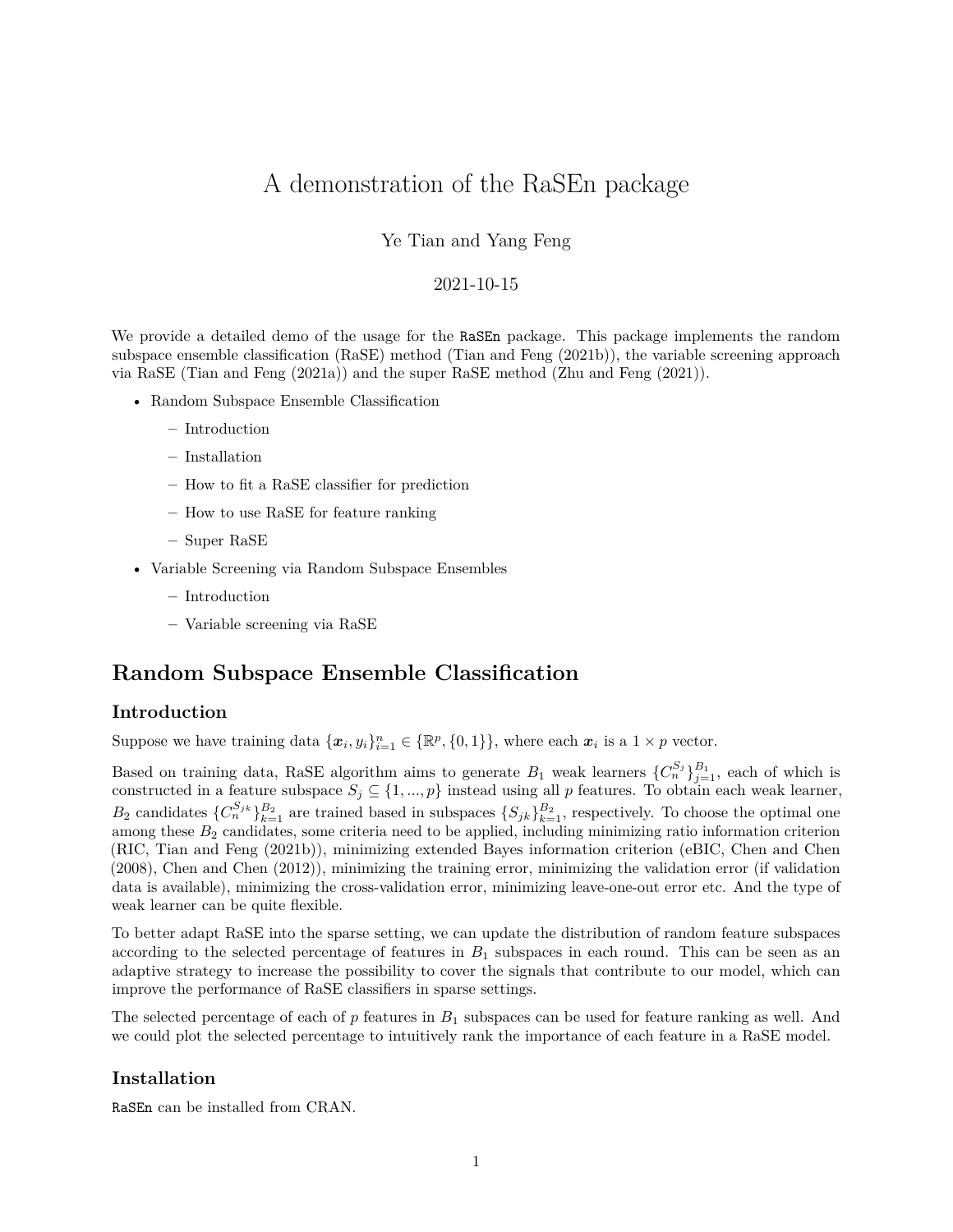**install.packages**("RaSEn", repos = "http://cran.us.r-project.org")

Then we can load the package:

<span id="page-1-0"></span>**library**(RaSEn)

# **How to Fit a RaSE Classifier for Prediction**

We will show in this section how to fit RaSE classifiers based on different types of base classifiers. First we generate the data from a binary guanssian mixture model (model 1 in Tian and Feng (2021b))

 $\bm{x} \sim (1-y)N(\bm{\mu}^{(0)}, \Sigma) + yN(\bm{\mu}^{(1)}, \Sigma),$ 

where  $\mu^{(0)}, \mu^{(1)}$  are both  $1 \times p$  vectors,  $\Sigma$  is a  $p \times p$  symmetric positive definite matrix. Here *y* follows a bernoulli distribution:

$$
y \sim Bernoulli(\pi_1),
$$

where  $\pi_1 \in (0, 1)$  and we denote  $\pi_0 = 1 - \pi_1$ .

Here we follow from the setting of Mai, Zou, and Yuan (2012), letting  $\Sigma = (0.5^{|i-j|})_{p \times p}$ ,  $\mu^{(0)} = \mathbf{0}_{p \times 1}$ ,  $\mu^{(1)} =$  $\Sigma^{-1} \times 0.556(3, 1.5, 0, 0, 2, \mathbf{0}_{1 \times (p-5)})^T$ . Let  $n = 100, p = 50$ . According to the definition of minimal discriminative set in Tian and Feng  $(20\tilde{21b})$ , here the minimal discriminative set  $S^* = \{1, 2, 5\}$ , which contribute to the classification.

Apply function RaModel to generate training data and test data of size 100 with dimension 50.

```
set.seed(0, kind = "L'Ecuyer-CMRG")
train.data <- RaModel("classification", 1, n = 100, p = 50)
test.data <- RaModel("classification", 1, n = 100, p = 50)
xtrain <- train.data$x
ytrain <- train.data$y
xtest <- test.data$x
ytest <- test.data$y
```
We can visualize the first two dimensions or feature 1 and 2 as belows:

```
library(ggplot2)
ggplot(data = data.frame(xtrain, y = factor(ytrain)), mapping = aes(x = X1,
   y = X2, color = y)) + geom_point()
```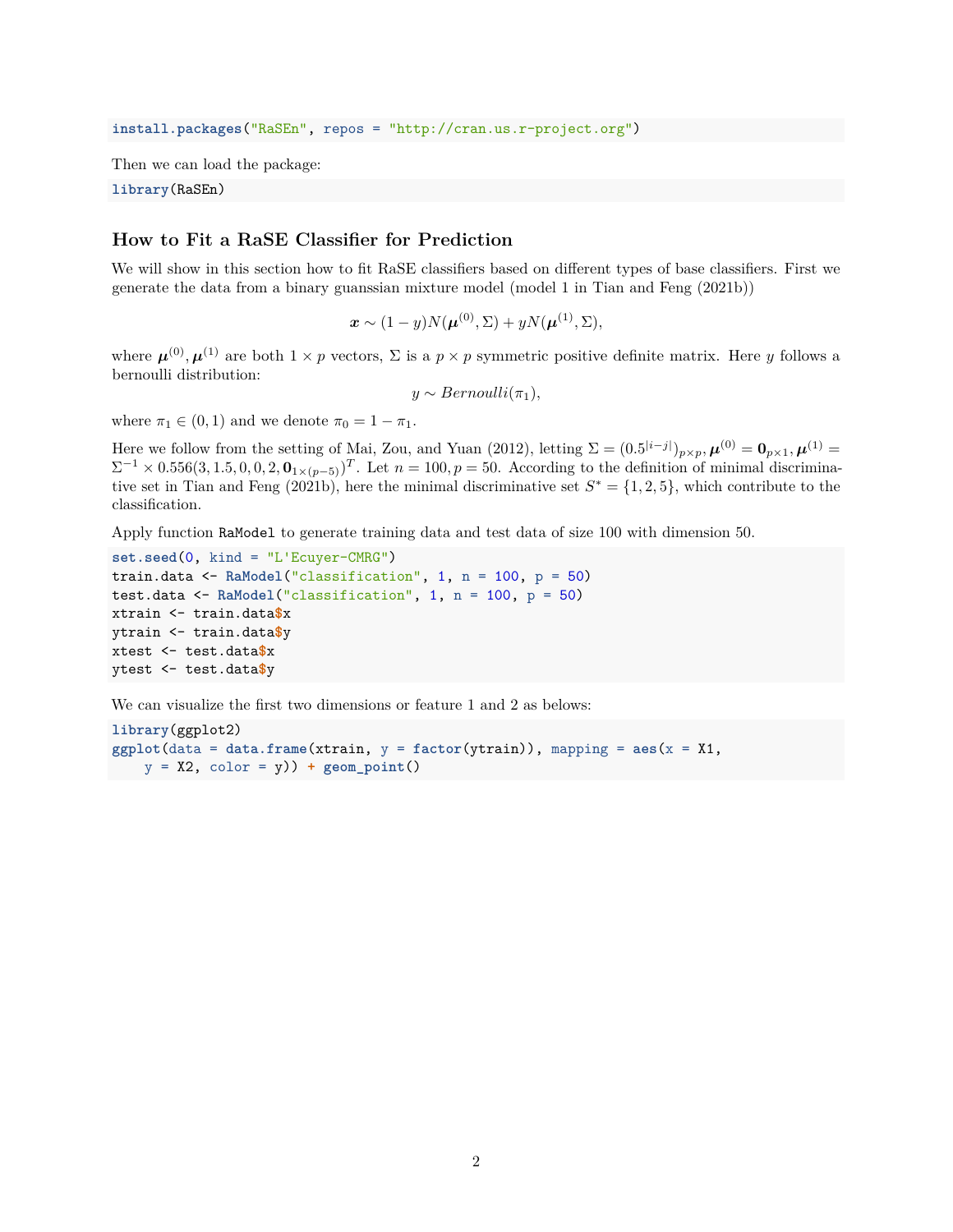

color = y)) **+ geom\_point**()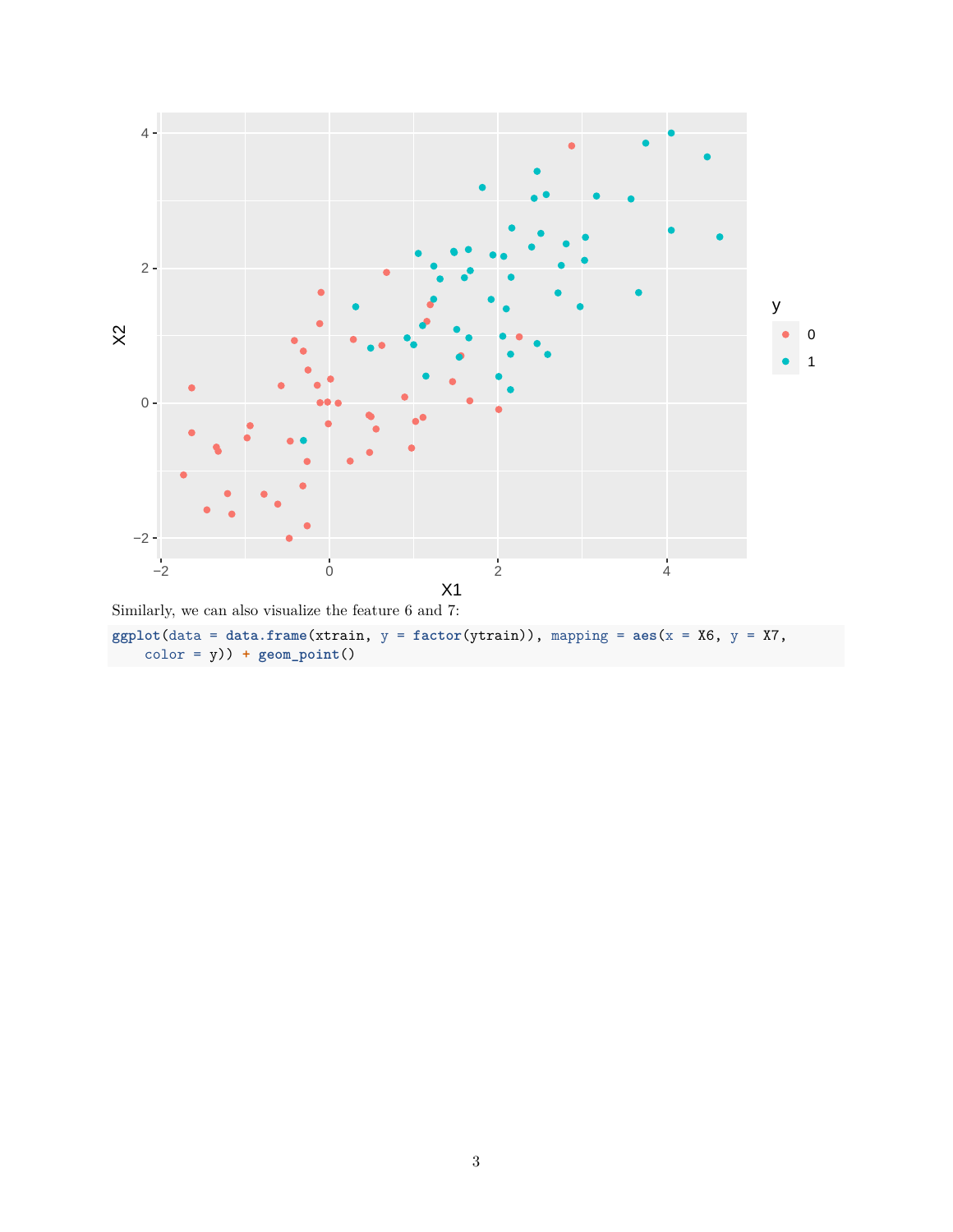

It's obvious to see that in dimension 1 and 2 the data from two classes are more linearly seperate than in dimension 6 and 7. Then we call Rase function to fit the RaSE classifier with LDA, QDA and logistic regression base classifiers with criterion of minimizing RIC and RaSE classifier with knn base classifier with criterion of minimizing leave-one-out error. To use different types of base classifier, we set base as "lda", "qda", "knn" and "logistic", repectively. B1 is set to be 100 to generate 100 weak learners and B2 is set to be 100 as well to generate 100 subspace candidates for each weak learner. Without using iterations, we set iteration as 0. criterion is set to be "ric" for RaSE classifier with LDA, QDA and logistic regression while it is "loo" for RaSE classifier with knn base classifier. To speed up the computation, we apply parallel computing with 2 cores by setting cores = 2.

```
fit.lda <- Rase(xtrain, ytrain, B1 = 100, B2 = 50, iteration = 0, base = "lda",
    cores = 2, criterion = "ric")fit.qda \leq Rase(xtrain, ytrain, B1 = 100, B2 = 50, iteration = 0, base = "qda",
    cores = 2, criterion = "ric")fit.knn \leq Rase(xtrain, ytrain, B1 = 100, B2 = 50, iteration = 0, base = "knn",
    cores = 2, criterion = "loo")fit.logistic <- Rase(xtrain, ytrain, B1 = 100, B2 = 50, iteration = 0,
    base = "logistic", cores = 2, criterion = "ric")
```
We can print the summarized results of RaSE model by calling print function. For instance, we print the RaSE model with LDA base classifier:

**print**(fit.lda)

```
## Marginal probabilities:
## class 0 class 1
## 0.49 0.51
## Type of base classifiers: lda
## Criterion: ric
```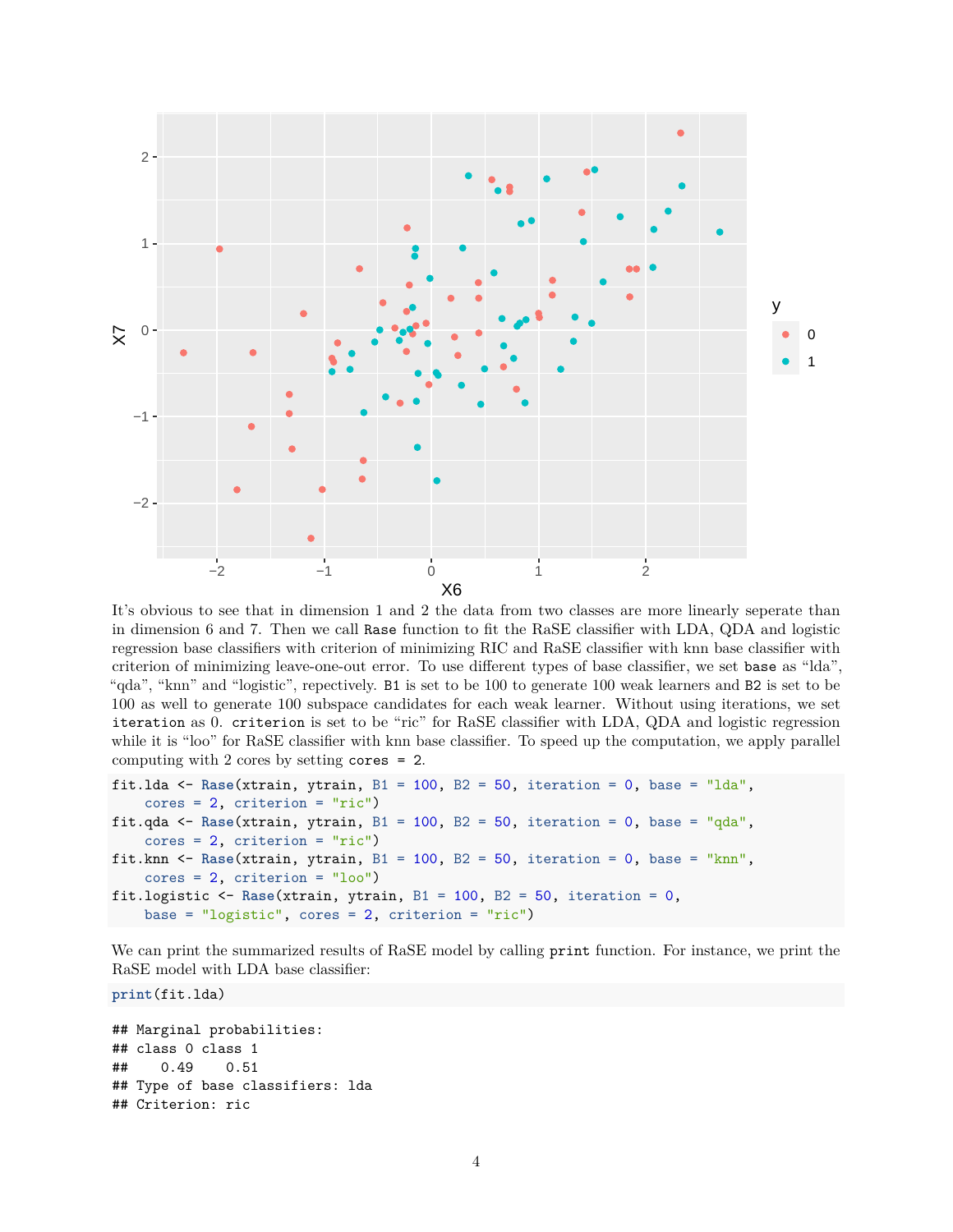```
## B1: 100
## B2: 50
## D: 10
## Cutoff: 0.4860776
## Selected percentage of each feature appearing in B1 subspaces:
## 1 2 3 4 5 6 7 8 9 10 11 12 13 14 15 16 17 18 19 20 21 22 23 24 25 26
## 99 21 5 19 49 29 14 8 9 15 23 6 15 11 16 11 18 19 14 18 14 7 23 14 13 9
## 27 28 29 30 31 32 33 34 35 36 37 38 39 40 41 42 43 44 45 46 47 48 49 50
## 8 17 17 9 9 12 17 9 15 11 8 15 8 13 17 11 9 12 10 9 11 16 16 11
To evaluate the performance of four different models, we calculate the test error on test data:
er.lda <- mean(predict(fit.lda, xtest) != ytest)
er.qda <- mean(predict(fit.qda, xtest) != ytest)
er.knn <- mean(predict(fit.knn, xtest) != ytest)
er.logistic <- mean(predict(fit.logistic, xtest) != ytest)
```
## LDA: 0.11 QDA: 0.12 knn: 0.14 logistic: 0.12

And the output of Rase function is an object belonging to S3 class "RaSE". It contains:

**cat**("LDA:", er.lda, "QDA:", er.qda, "knn:", er.knn, "logistic:", er.logistic)

- marginal: the marginal probability for each class.
- base: the type of base classifier.
- criterion: the criterion to choose the best subspace for each weak learner.
- B1: the number of weak learners.
- B2: the number of subspace candidates generated for each weak learner.
- D: the maximal subspace size when generating random subspaces.
- iteration: the number of iterations.
- fit.list: a list of B1 fitted base classifiers.
- cutoff: the empirically optimal threshold.
- subspace: a list of subspaces correponding to B1 weak learners.
- ranking: the selected percentage of each feature in B1 subspaces.
- <span id="page-4-0"></span>• scale: a list of scaling parameters, including the scaling center and the scale parameter for each feature.

#### **How to Use RaSE for Feature Ranking**

The selected percentage of features in *B*<sup>1</sup> subspaces for four RaSE classifiers are contained in the output, which can be used for feature ranking. We can plot them by using RaPlot function:

```
library(gridExtra)
plot_lda <- RaPlot(fit.lda)
plot_qda <- RaPlot(fit.qda)
plot_knn <- RaPlot(fit.knn)
plot_logistic <- RaPlot(fit.logistic)
grid.arrange(plot_lda, plot_qda, plot_knn, plot_logistic, ncol = 2)
```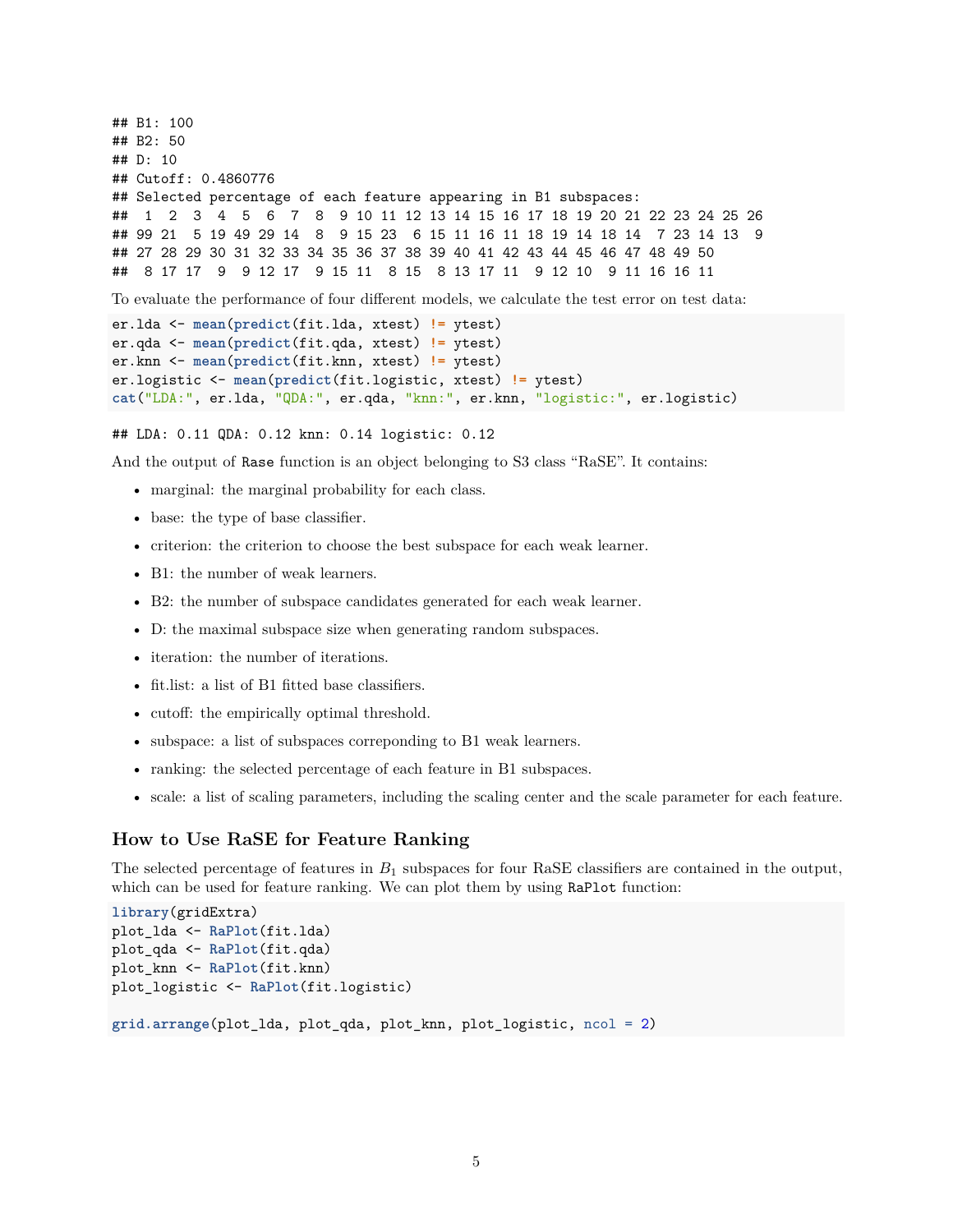

From four figures, it can be noticed that feature 1, 2 and 5 obtain high selected percentage among all  $p = 50$ features under LDA, QDA and *k*NN models, implying their importance in classification model. We can set a positive iteration number to increase the selected percentage of three signals among *B*<sup>1</sup> subspaces, which may improve the performance.

### <span id="page-5-0"></span>**Super RaSE**

In RaSE, we consider only a single type of base classifiers (e.g. LDA, QDA, *k*NN, etc.). Zhu and Feng (2021) extends the idea of RaSE by combining classifiers of different types. For each of the  $B_1B_2$  weak learners, the base classifier type is sampled randomly from some given types with corresponding probabilities. For iterative super RaSE, not only the feature sampling probability will be updated based on the feature selected frequencies, but the classifier type sampling probability will be updated according to the type selected frequencies as well. Note that here the feature sampling probability is updated on the basis of feature frequencies in the last iteration for corresponding base classifier type. The user can also fix the classifier type sampling probability. It can be controled by component base update in parameter super. The super RaSE will be fitted when the parameter base is a string vector of base classifier types or a numeric probability vector with classifier type names. In the first case, the base classifier type will be sampled uniformly, while in the second case, it will be sampled according to the provided probability.

The following example shows how to fit a super RaSE classifier which mixes *k*NN, LDA and logistic regression.

```
fit.super <- Rase(xtrain = xtrain, ytrain = ytrain, B1 = 100, B2 = 50,
    base = c("knn", "lda", "logistic"), super = list(type = "separate",
        base.update = T), criterion = "cv", cv = 5, iteration = 0, cores = 2)
ypred <- predict(fit.super, xtest)
mean(ypred != ytest)
```
## [1] 0.1

We can look at the sampling percentage of each feature from each classifier type and the base classifier type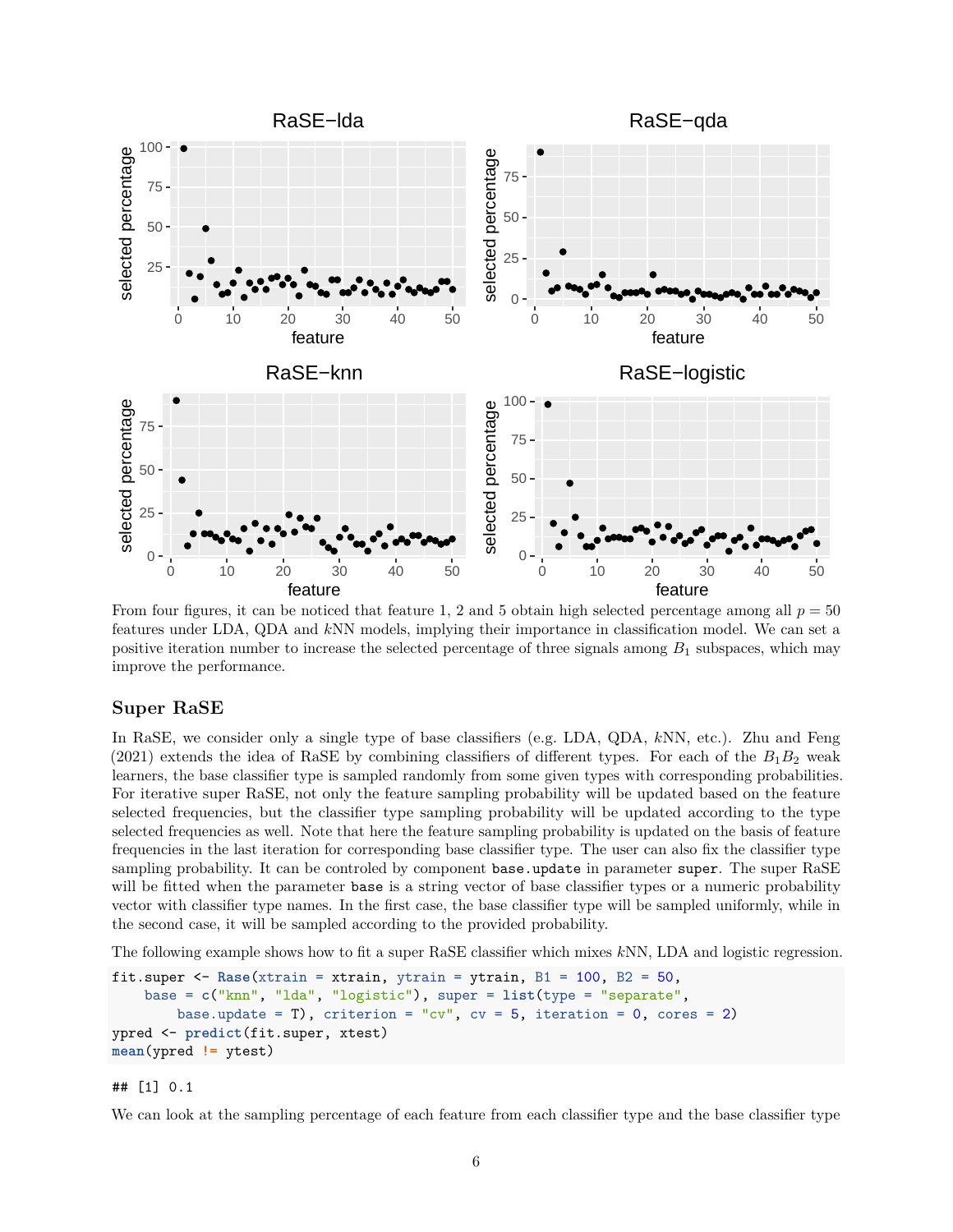selected percentages.

fit.super**\$**ranking.feature

## 1 2 3 4 5 6 7 ## knn 77.50000 47.50000 7.500000 12.500000 20.00000 12.500000 22.500000 ## lda 86.20690 41.37931 6.896552 13.793103 31.03448 27.586207 6.896552 ## logistic 93.54839 25.80645 16.129032 9.677419 38.70968 9.677419 9.677419 ## 8 9 10 11 12 13 14 ## knn 12.500000 10.000000 2.500000 15.000000 12.50000 20.00000 7.500000 ## lda 10.344828 6.896552 3.448276 17.241379 17.24138 34.48276 13.793103 ## logistic 3.225806 16.129032 6.451613 9.677419 12.90323 12.90323 9.677419 ## 15 16 17 18 19 20 21 ## knn 2.50000 10.000000 15.00000 7.50000 17.50000 7.50000 25.00000 ## lda 10.34483 10.344828 10.34483 17.24138 13.79310 13.79310 10.34483 ## logistic 19.35484 3.225806 22.58065 12.90323 19.35484 16.12903 16.12903 ## 22 23 24 25 26 27 28 ## knn 5.00000 2.50000 10.00000 10.000000 20.000000 10.00000 2.500000 ## lda 13.79310 27.58621 13.79310 17.241379 6.896552 10.34483 24.137931 ## logistic 19.35484 22.58065 12.90323 3.225806 6.451613 12.90323 6.451613 ## 29 30 31 32 33 34 35 ## knn 7.500000 5.000000 22.500000 17.500000 7.500000 7.500000 7.50000 ## lda 3.448276 10.344828 13.793103 13.793103 3.448276 3.448276 10.34483 ## logistic 6.451613 9.677419 9.677419 6.451613 6.451613 6.451613 12.90323 ## 36 37 38 39 40 41 42 ## knn 12.500000 5.00000 20.00000 25.000000 7.500000 25.00000 10.00000 ## lda 6.896552 13.79310 17.24138 13.793103 20.689655 10.34483 10.34483 ## logistic 12.903226 22.58065 16.12903 6.451613 3.225806 12.90323 16.12903 ## 43 44 45 46 47 48 49 ## knn 10.000000 17.50000 12.50000 12.500000 12.500000 7.50000 10.000000 ## lda 13.793103 10.34483 10.34483 10.344828 17.241379 10.34483 3.448276 ## logistic 9.677419 22.58065 0.00000 3.225806 3.225806 19.35484 3.225806 ## 50 ## knn 5.00000 ## lda 13.79310 ## logistic 12.90323 fit.super**\$**ranking.base ## knn lda logistic ## 40 29 31

# <span id="page-6-0"></span>**Variable Screening via Random Subspace Ensemble**

<span id="page-6-1"></span>In this section, we describe how to apply RaSE for variable screening.

# **Introduction**

<span id="page-6-2"></span>We follow the aforementioned notations. Although Tian and Feng (2021b) only discusses the classification problem, RaSE framework can be imediately applied for continuous response with no extra effort. As before, we would like to select  $B_1$  subspaces  $\{S_{j*}\}_{j=1}^{B_1}$ , for each of which  $B_2$  candidate subspaces  $\{S_{jk}\}_{k=1}^{B_2}$  are generated. Some specific criterion is required for subspace selection. The selected percentage of features in  ${S_{j*}}_{j=1}^{B_1}$  can be used for variable screening (Tian and Feng (2021a)).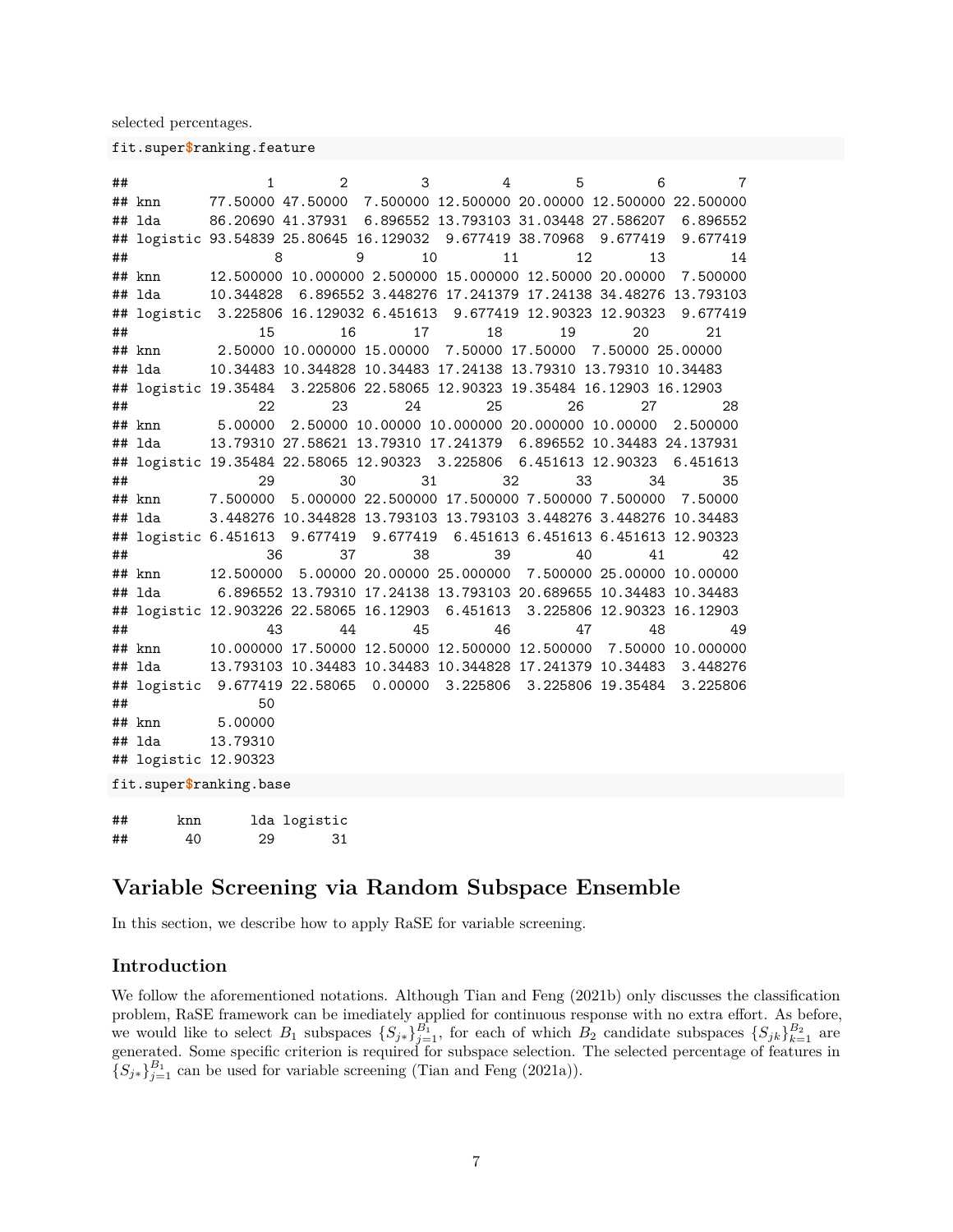#### **Variable screening via RaSE**

We will present how to do variable screening through RaSE framework in this section. First we generate the data from the following model (model 1 in Tian and Feng (2021b), model II in Fan and Lv (2008)).

$$
y = 5x_1 + 5x_5 + 5x_3 - \frac{15}{\sqrt{2}}x_4 + \epsilon,
$$

where  $\mathbf{x} = (x_1, \ldots, x_p)^T \sim N(\mathbf{0}, \Sigma)$ ,  $\Sigma = (\sigma_{ij})_{p \times p}$ ,  $\sigma_{ij} = 0.5^{\mathbf{1}(i \neq j)}$ ,  $\epsilon \sim N(0, 1)$ , and  $\epsilon \perp \mathbf{x}$ . The signal set  $S^* = \{1, 2, 3, 4\}.$ 

Let  $n = 100$  and  $p = 100$ . Call function RaModel to generate the data.

train.data <- **RaModel**("screening", 1, n = 100, p = 100) xtrain <- train.data**\$**x ytrain <- train.data**\$**y

As Tian and Feng (2021b) describes, here *x*<sup>4</sup> is marginally independent of *y*. We first apply RaSE equipped with linear regression model and BIC by calling function RaScreen. Set  $B1 = B2 = 100$ , model = 1m and criterion = bic. To demonstrate the power of iterations, we set iteration = 1.

```
fit.bic <- RaScreen(xtrain, ytrain, B1 = 100, B2 = 100, model = "lm", criterion = "bic",
    cores = 2, iteration = 1)
```
The output of RaScreen is a list including the selected percentage of variables, the model we use and other information. Note that the selected percentage of variables are stored in a list (when iteration  $=$ 0, it is a vector) called "selected.perc". All results from different iteration rounds are available. Function RaRank provides a convenient and automatic way to select variables from the output of RaScreen. We set selected.num =  $n/logn$  to select  $[n/logn] = 21$  variables. Let's compare the results from vanilla RaSE (no iteration) and RaSE with 1 interation round as follows.

**RaRank**(fit.bic, selected.num = "n/logn", iteration = 0)

```
## [1] 1 2 3 27 4 15 11 49 65 12 40 43 55 63 75 83 24 30 52 60 90
RaRank(fit.bic, selected.num = "n/logn", iteration = 1)
```
## [1] 1 2 4 3 27 30 12 20 83 94 75 91 36 43 49 61 78 11 63 65 14

Observe that RaSE with linear regression model and BIC captures the signals very well. Interation indeed improves vanilla RaSE by ranking four signals on the top.

Note that there could be some variables with zero selected percentage, especially in iterative RaSE. In this case, such variables are indistinguishable. When the user requests more variables beyond the number of variables with positive selected percentages, RaRank function will randomly sample from variables with zero selected percentage and pop up a warning message as below.

```
RaRank(fit.bic, selected.num = "n-1", iteration = 1)
```

```
## Warning in RaRank(fit.bic, selected.num = "n-1", iteration = 1): Only 86
## variables have positive selected percentage but request 99 ones. The last 13
## variables are randomly sampled!
## [1] 1 2 4 3 27 30 12 20 83 94 75 91 36 43 49 61 78 11 63
## [20] 65 14 15 35 52 18 40 44 60 72 81 84 5 24 67 70 71 73 37
## [39] 41 48 53 54 55 90 92 96 97 22 29 42 64 77 87 93 98 6 10
## [58] 13 16 19 25 26 34 47 50 68 69 76 80 82 85 99 9 23 32 39
## [77] 45 46 57 58 62 95 100 33 38 89 31 66 8 59 7 56 88 28 79
## [96] 74 17 21 86
```